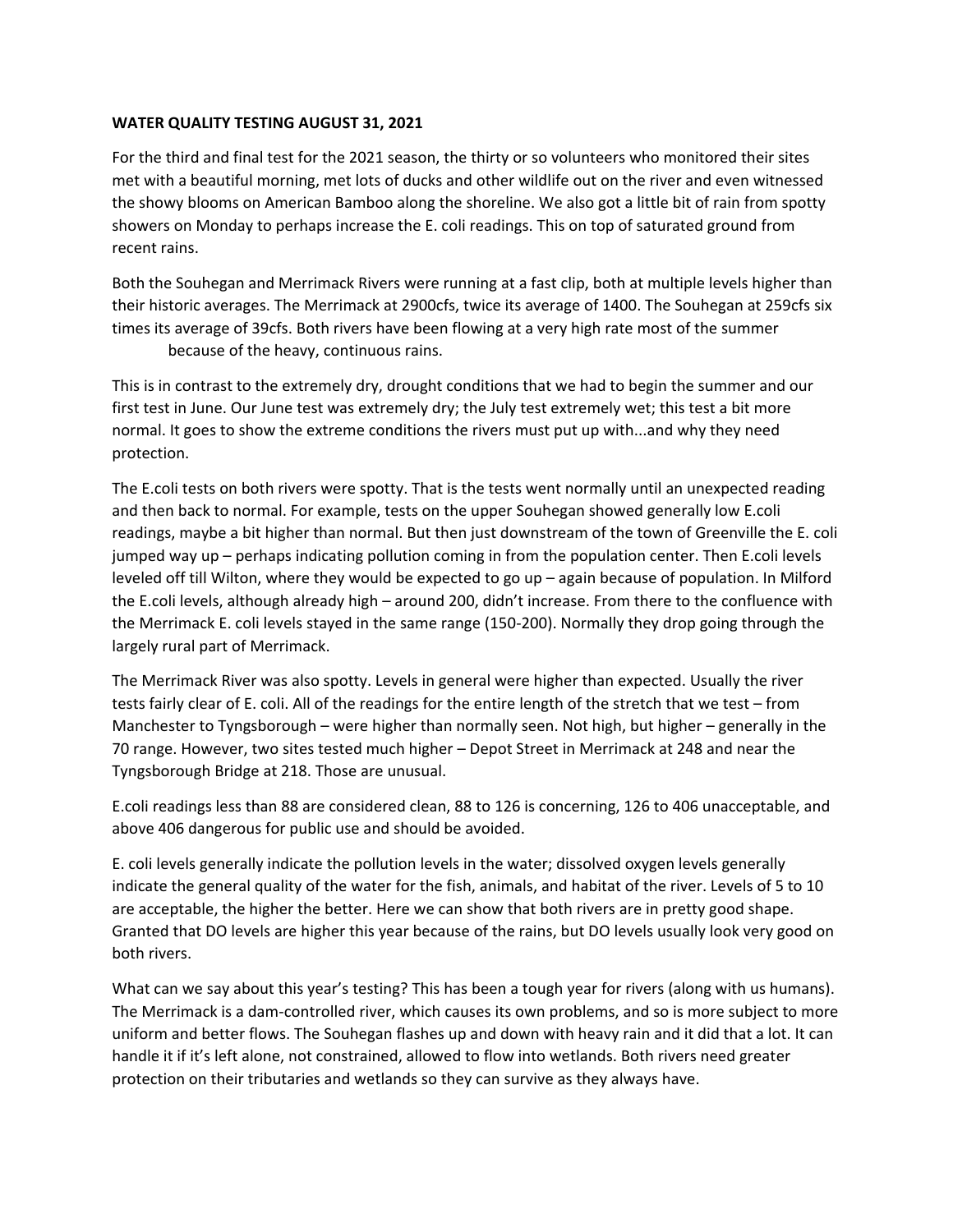The high flows have been great for kayakers who've been able to get onto local rivers not normally high enough for summer paddling. Always a silver lining.

Here are the results for this week's tests. The pH levels were done as spot checks and show up with green highlighting. 7 is neutral – most of the tests are in this range and are considered good. Over the years we've seen improvements in lower levels of acid rain from western coal plants.

# **E-COLI MONITORING RESULTS FOR TESTS TAKEN ON AUGUST 31, 2021**

SOUHEGAN RIVER SITES: mpn/100mL

- 1. Billy Ward Pond, Ashburnham #1 10.9; #2 5.2
- 2. SoR 333 Water Loom Pond, New Ipswich 21.1
- 3. SoR 320 Highbridge, New Ipswich 99.0
- 4. SoR 309 Above Greenville Mill Pond, Greenville 93.3
- 5. SoR 296 Downtown Greenville upstream of WWTP **224.7**
- 6. SoR 291 Green Bridge off Rte. 31 below Greenville WWTP 214.2
- 7. Horseshoe, Wilton 77.1
- 8. SoR 218 Below the Horseshoe, Wilton 83.3
- 9. Stony Brook, Wilton 123.6
- 10. SoR 210 Downtown Wilton 228.2
- 11. SoR 201 Pine Valley Mill, West Milford 93.3
- 12. SoR 170 Behind Hayward Field, West Milford 204.6
- 13. SoR 155 Souhegan Valley Boys and Girls Club, Milford 172.5
- 14. SoR 146 Swing Bridge, Milford 201.4
- 15. SoR 133 Riverside Cemetery, Milford 285.1
- 16. SoR 130 Behind Lorden Plaza, Milford na
- 17. SoR 122 Amherst Country Club 201.4
- 18. SoR 116 Amherst Conservation land Fairway Road, Amherst na
- 19. SoR 095 Boston Post Road Canoeport, Amherst 185.0
- 20. SoR 070 Seaverns Bridge, Merrimack 248.1
- 21. SoR 057 Indian Ledges, Merrimack na
- 22. SoR 034 Turkey Hill Bridge, Merrimack 143.9
- 23. SoR 015 Wildcat Falls, Merrimack 151.5

MERRIMACK RIVER SITES:

- 1. Mer 600 Above Amoskeag Dam, Manchester na
- 2. Mer 590 Arms Park, Manchester na
- 3. Mer 580 Upstream of Piscataquog River, Manchester na
- 4. Mer 570 Goffs Falls, Litchfield 54.8
- 5. Mer 560 Depot Street, Merrimack **248.1**
- 6. Mer 550 Upstream of Souhegan River, Merrimack na
- 7. Mer 540 Thorntons Ferry, Merrimack na
- 8. Mer 530 Greeley Park, Nashua 72.8
- 9. Mer 520 Taylors Falls Bridge, Nashua 77.6
- 10. Mer 510 Sagamore Bridge, Hudson 63.8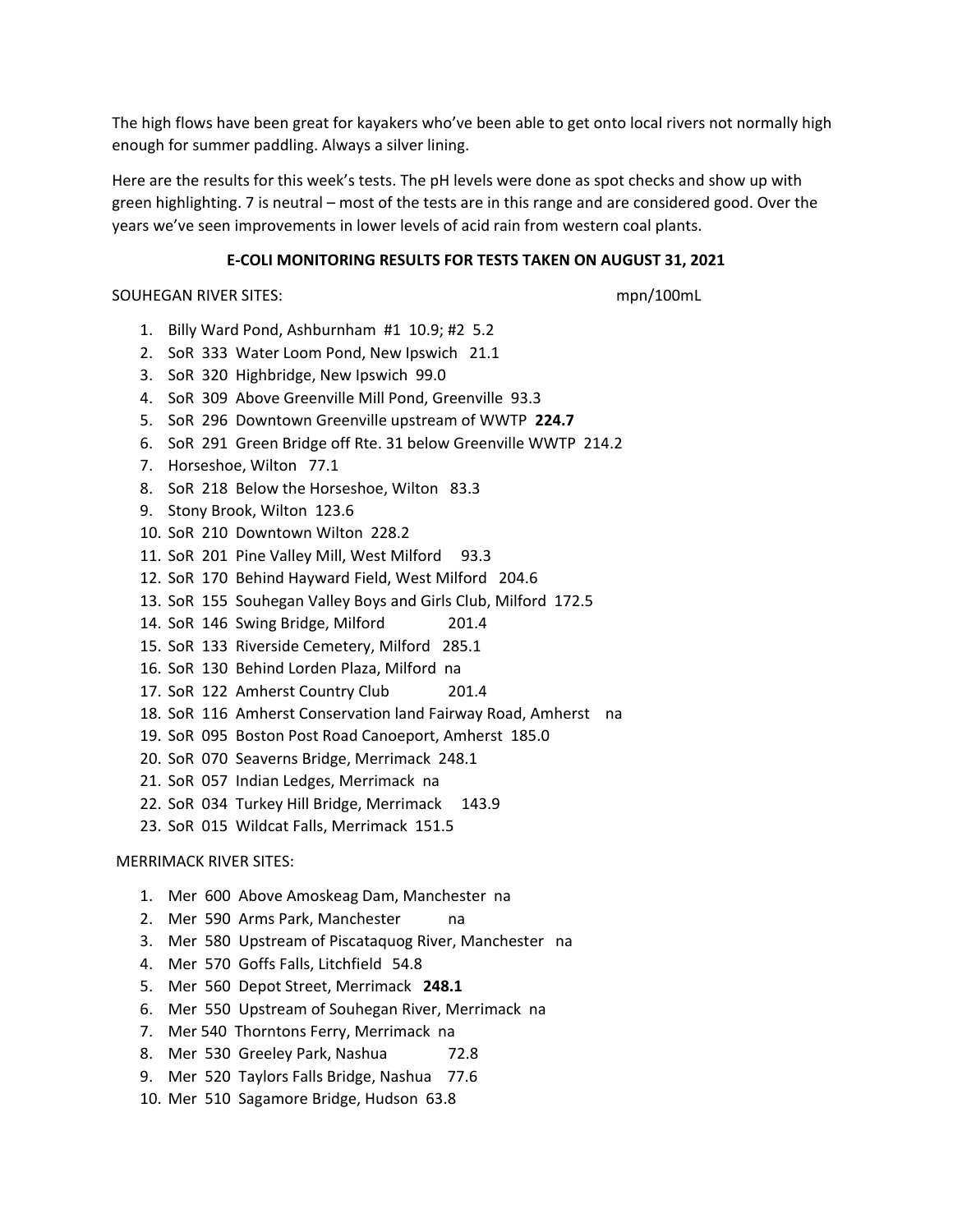11. Mer 500 Pheasant Lane Mall, Hudson na

12. Mer 490 Upstream of Tyngsboro Bridge **218.7**

Flow on Upper Souhegan was 167 CFS. Expected flow for that date is 21

Flow on Lower Souhegan was 259 CFS. Historic flow for that date is 39

Flow on Merrimack was 2900 CFS. Historic flow for that date is 1400

RAINFALL: Spotty showers on Aug 30, negligible

Water Temperature: Souhegan 20c Merrimack 22c

### **DO MONITORING RESULTS FOR TESTS TAKEN ON AUGUST 31, 2021**

#### SOUHEGAN RIVER SITES:

- 1. Billy Ward Pond, Ashburnham #1 6.29 ; #2 6.9
- 2. SoR 333 Water Loom Pond, New Ipswich 6.12
- 3. SoR 320 Highbridge, New Ipswich 8.35
- 4. SoR 309 Above Greenville Mill Pond, Greenville 8.29
- 5. SoR 296 Downtown Greenville upstream of WWTP 8.48
- 6. SoR 291 Green Bridge off Rte 31 below Greenville WWTP 8.52
- 7. Horseshoe, Wilton 9.00 conductivity 69.6; salinity .04
- 8. SoR 218 Below the Horseshoe, Wilton 9.04
- 9. Stony Brook, Wilton 8.80 conductivity 73.1; salinity .04
- 10. SoR 210 Downtown Wilton 9.06
- 11. SoR 201 Pine Valley Mill, West Milford 8.81
- 12. SoR 170 Behind Hayward Field, West Milford 8.42 pH6.40
- 13. SoR 155 Souhegan Valley Boys and Girls Club, Milford 8.13
- 14. SoR 146 Swing Bridge, Milford 8.54
- 15. SoR 133 Riverside Cemetery, Milford 8.70 pH6.53
- 16. SoR 130 Behind Lorden Plaza, Milford
- 17. SoR 122 Amherst Country Club 8.49 pH6.41
- 18. SoR 116 Amherst Conservation land Fairway Road, Amherst
- 19. SoR 095 Boston Post Road Canoeport, Amherst 8.06
- 20. SoR 070 Seaverns Bridge, Merrimack 7.96
- 21. SoR 057 Indian Ledges, Merrimack
- 22. SoR 034 Turkey Hill Bridge, Merrimack 8.24
- 23. SoR 015 Wildcat Falls, Merrimack 9.04

### MERRIMACK RIVER SITES:

- 1. Mer 600 Above Amoskeag Dam, Manchester
- 2. Mer 590 Arms Park, Manchester
- 3. Mer 580 Upstream of Piscataquog River, Manchester
- 4. Mer 570 Goffs Falls, Litchfield 7.76 pH7.1
- 5. Mer 560 Depot Street, Merrimack 248.1 pH7.93
- 6. Mer 550 Upstream of Souhegan River, Merrimack